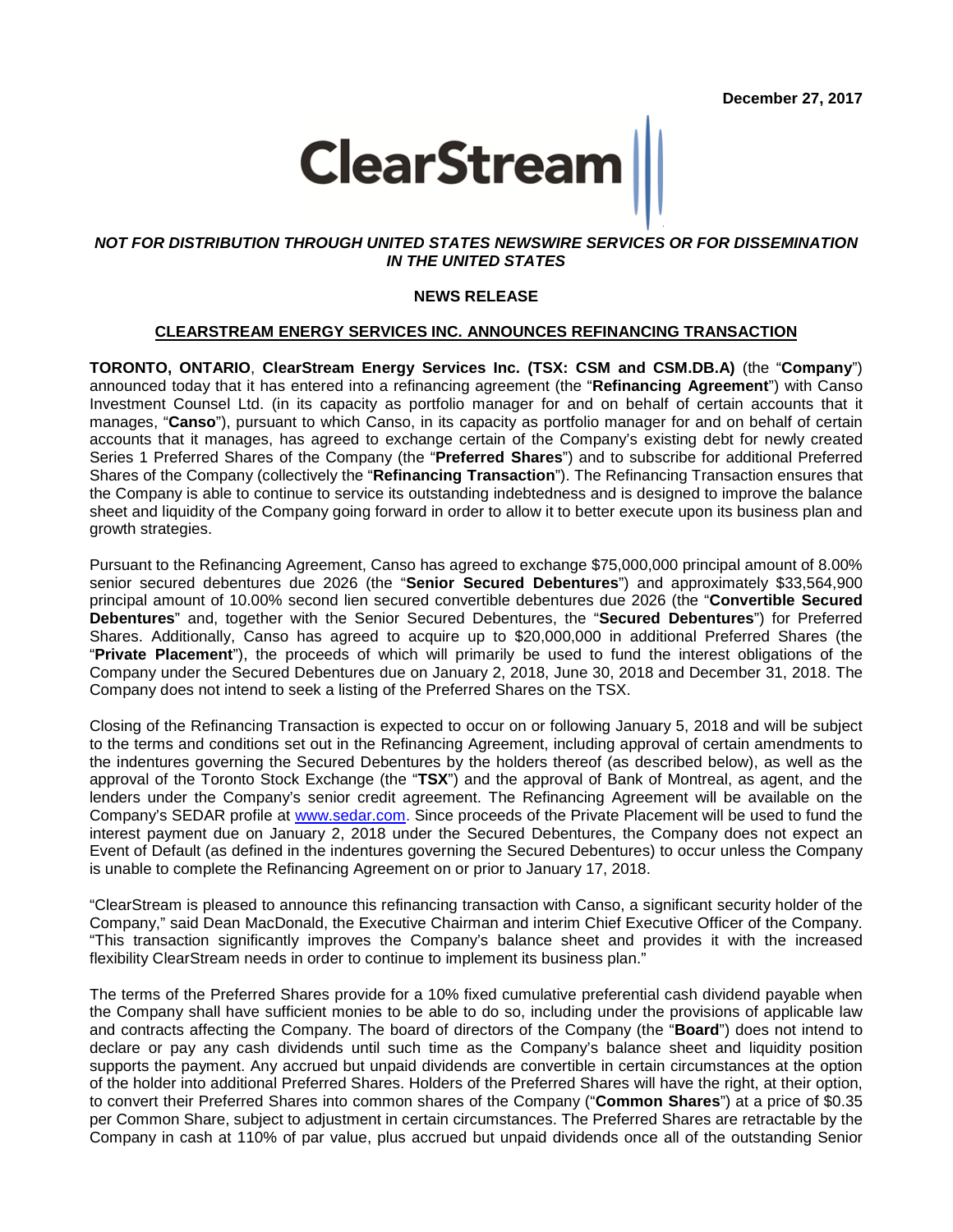Secured Debentures have been repaid and are subject to repayment in the event of certain change of control transactions. There are approximately 110,000,000 Common Shares issued and outstanding. Additionally, 10% of the Common Shares are reserved for issuance under the Company's Incentive Option Plan and Performance Share Unit Plan, and in excess of 100,000,000 Common Shares are reserved for issuance upon conversion of the Company's Convertible Secured Debentures.

In accordance with the rules of the TSX, the Company has applied to the TSX for permission to obtain shareholder approval for the Refinancing Transaction through the delivery of a written consent executed by holders of more than 50% of the issued and outstanding Common Shares, excluding those shareholders who also hold Convertible Secured Debentures, in lieu of holding a shareholder meeting. None of the consenting shareholders will participate in the Private Placement.

Pursuant to the Refinancing Transaction, an aggregate of up to approximately \$130,000,000 in Preferred Shares will be issued at closing, with almost all of the Preferred Shares being issued to accounts managed by Canso as portfolio manager. Accordingly, based upon a conversion price of \$0.35 per Common Share, there could be significant dilution to the current holders of Common Shares. Up to approximately 371,430,000 additional Common Shares will be issuable upon conversion of the face amount of Preferred Shares to be issued on closing of the Refinancing Transaction, representing approximately 338% of the issued and outstanding Common Shares as of December 18, 2017 (which amount includes the 100,000,000 Common Shares currently issuable on conversion of the Convertible Secured Debentures and for which shareholder approval was already obtained in 2016 and assumes that approximately all \$35,000,000 in Convertible Secured Debentures is ultimately voluntarily exchanged for Preferred Shares). Assuming that the holders of the Preferred Shares exercise the right to convert all accrued dividends into Preferred Shares at the end of every year, and no right of redemption or retraction is exercised under the Preferred Shares, up to approximately 963,400,000 Common Shares would be issuable upon conversion of the face amount of Preferred Shares after ten years, which represents approximately 877% of the issued and outstanding Common Shares as of December 18, 2017. Potentially almost all of these Common Shares could, subject to applicable securities laws, be issued to accounts managed by Canso. Currently, approximately 240,000,000 Common Shares are potentially issuable pursuant to the Convertible Secured Debentures assuming the payment of all interest on such debentures is satisfied, pursuant to the terms of the existing indenture, by issuing additional Convertible Secured Debentures. Accordingly, the incremental dilutive effect of the Refinancing Transaction would be the possible issuance of at least 131,430,000 Common Shares on closing and potentially up to 723,400,000 Common Shares after ten years based on the assumptions set out above. Accordingly, the Company will seek written consent from holders for the issuance of up to 963,400,000 Common Shares. If the Preferred Shares are outstanding for longer than ten years and accrued dividends continue to be paid in Preferred Shares past that time, the Company will have to seek further shareholder approval for the issuance and listing of the Common Shares underlying such additional Preferred Shares.

The indentures governing the Convertible Secured Debentures and the Senior Secured Debentures will be amended to effect the exchange referred to above. Such amendments are subject to approval of the TSX and the written consent of the holders of at least 66 2/3% of each of the Convertible Secured Debentures and the Senior Secured Debentures, respectively. Canso, holding greater than 66 2/3% of each of the Convertible Secured Debentures and the Senior Secured Debentures, has agreed to consent to such amendments. Any Convertible Secured Debentures that remain outstanding following the Refinancing Transaction are expected to be delisted from the TSX and any continuing holders of Convertible Secured Debentures will have the option to continue to hold their debentures until maturity, exchange their debentures for Preferred Shares or exchange their debentures for cash until March 31, 2018. Canso, for and on behalf of accounts that it manages, will continue to hold approximately \$1,000,000 principal amount of Convertible Secured Debentures, and has agreed to exchange such Convertible Secured Debentures for Preferred Shares after no other Convertible Secured Debentures remain outstanding. Continuing holders of Convertible Secured Debentures are asked to contact the Company at the number noted below.

As the Refinancing Transaction could result in: (i) an aggregate number of Common Shares potentially greater than 25% of the Company's issued and outstanding Common Shares being issued (which requires shareholder approval pursuant to Section  $607(g)(i)$  of the TSX Company Manual); (ii) greater than 10% of the currently issued and outstanding Common Shares being issued to insiders of the Company during a six month period (which requires shareholder approval pursuant to Sections  $607(q)(ii)$  of the TSX Company Manual); (iii) the Preferred Share conversion price being below the allowable discount thresholds (which requires shareholder approval pursuant to Section 610 of the TSX Company Manual); (iv) the Preferred Share conversion price being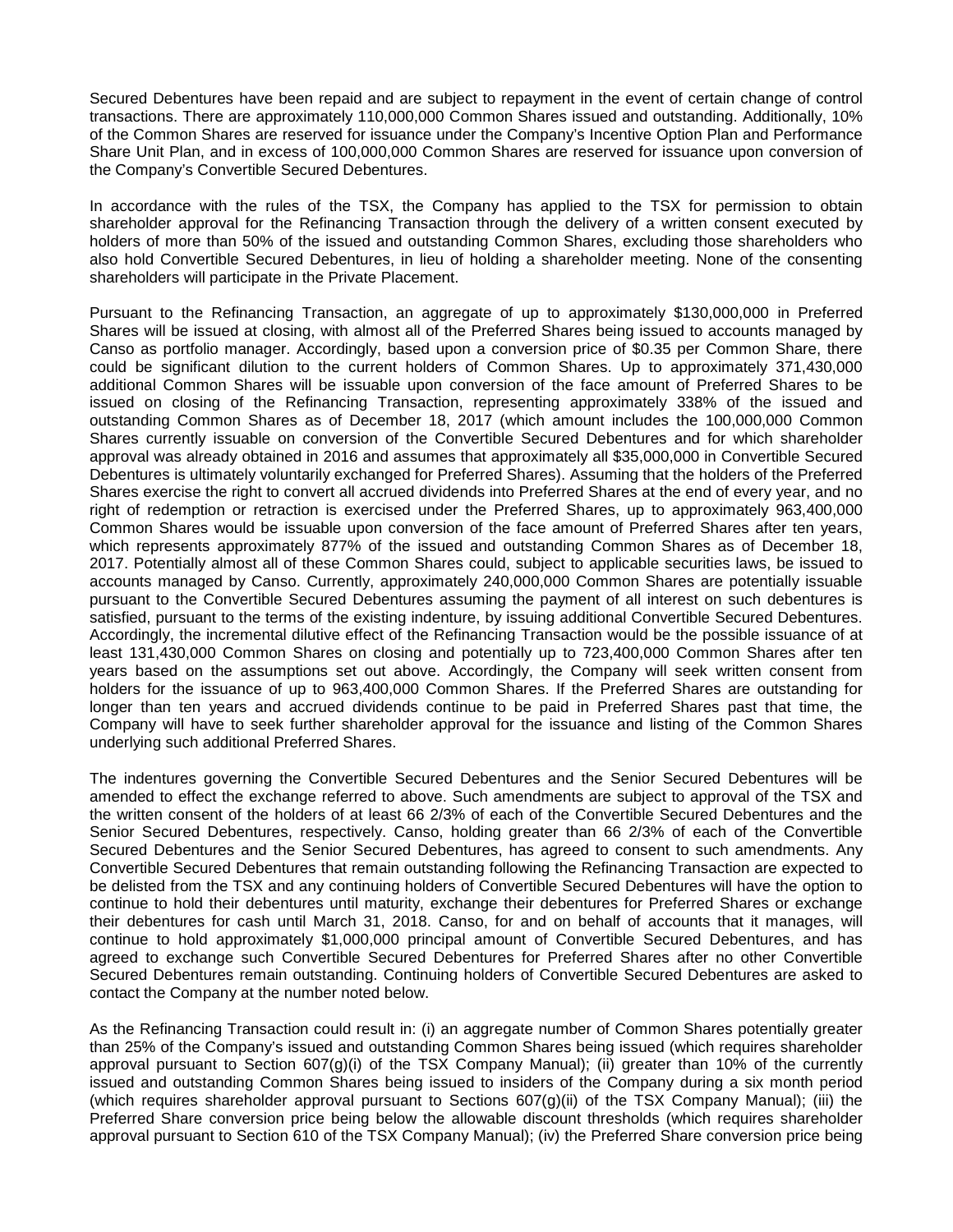below the allowable discount thresholds (which requires shareholder approval pursuant to Section 607(e) of the TSX Company Manual); and (v) a pool of Preferred Shares being reserved for issuance pursuant to the payment of accrued dividends under the Preferred Shares being priced before the applicable dividend payment date or the obligation to pay the dividend has occurred, the Company would ordinarily be required to obtain shareholder approval for the Refinancing Transaction pursuant to Sections 607(g)(i) and (ii) of the TSX Company Manual.

However, in excess of 50% of the disinterested shareholders (excluding Canso and Mr. Dean Macdonald) have evidenced their approval by written consent in accordance with the requirements set forth in Section 604(d) of the TSX Company Manual.

In accordance with the requirements set forth in the TSX Company Manual and in connection with the approval being sought thereunder for the listing of the Common Shares underlying the Preferred Shares, the Company also confirms that the transactions described herein have been negotiated at arm's length.

In aggregate, the accounts managed by Canso as portfolio manager currently hold: (i) approximately 17,153,650 Common Shares, representing approximately 15.6% of the Company's 109,941,241 outstanding Common Shares; (ii) all of the outstanding Senior Secured Debentures; and (iii) approximately \$34,564,900 aggregate principal amount of outstanding Convertible Secured Debentures. As Canso is an insider of the Company, the Refinancing Transaction constitutes a related party transaction under Multilateral Instrument 61- 101 - *Protection of Minority Security Holders in Special Investments* ("**MI 61-101**") of certain of the Canadian Securities Administrators and the Company would ordinarily be required to obtain shareholder approval for the Refinancing Transaction on a disinterested basis both pursuant to the requirements of MI 61-101 and the policies of the TSX.

The Company is relying on the formal valuation exemption in Section 5.5(a) of MI 61-101 and the minority approval exemption in Section 5.7(1) of MI 61-101 pursuant to Subsection 5.7(1)(e) of MI 61-101 based on the Board, acting in good faith, having determined, and at least two-thirds of the Company's independent directors, acting in good faith, having determined that: (i) the Company is in serious financial difficulty with limited alternatives; (ii) the Refinancing Transaction is designed to improve the Company's financial position; (iii) the terms of the Refinancing Transaction are reasonable in the Company's circumstances; (iv) the immediacy of the Company's need for financing through the Refinancing Transaction does not afford it sufficient time to hold a special shareholders' meeting; and (v) the Refinancing Transaction is fair to, and in the best interests of, the shareholders of the Company.

Mr. MacDonald currently holds approximately \$100,000 principal amount of the Convertible Secured Debentures. As part of the Refinancing Transaction, such Convertible Secured Debentures will be exchanged for Preferred Shares on the same basis as the Convertible Secured Debentures held by accounts managed by Canso, that is, at par, with no premium, penalty or bonus. Mr. MacDonald was not involved with the negotiation of the Refinancing Transaction and declared his interest to the Board in connection with the Refinancing Transaction, abstained from voting, and recused himself from the portion of the board meeting relating to the Refinancing Transaction. The remaining directors, free from any interest in the Refinancing Transaction and unrelated to the parties involved in the Refinancing Transaction, reviewed the Refinancing Transaction and concluded that it is in the best interests of the Company.

The Company did not file a material change report at least 21 days prior to the anticipated date of completion of the Refinancing Transaction due to the Company's determination that it is in the best interests of the Company to avail itself of the proceeds of and to complete the Refinancing Transaction in an expeditious manner.

The Preferred Shares issued pursuant to the Refinancing Transaction will be subject to a statutory hold period of four months plus a day from the date of issuance in accordance with applicable securities legislation. The Preferred Shares issued pursuant to the Refinancing Transaction have not been and will not be registered under the U.S. Securities Act of 1993, as amended, or any state securities laws and may not be offered or sold unless an exemption from registration is available.